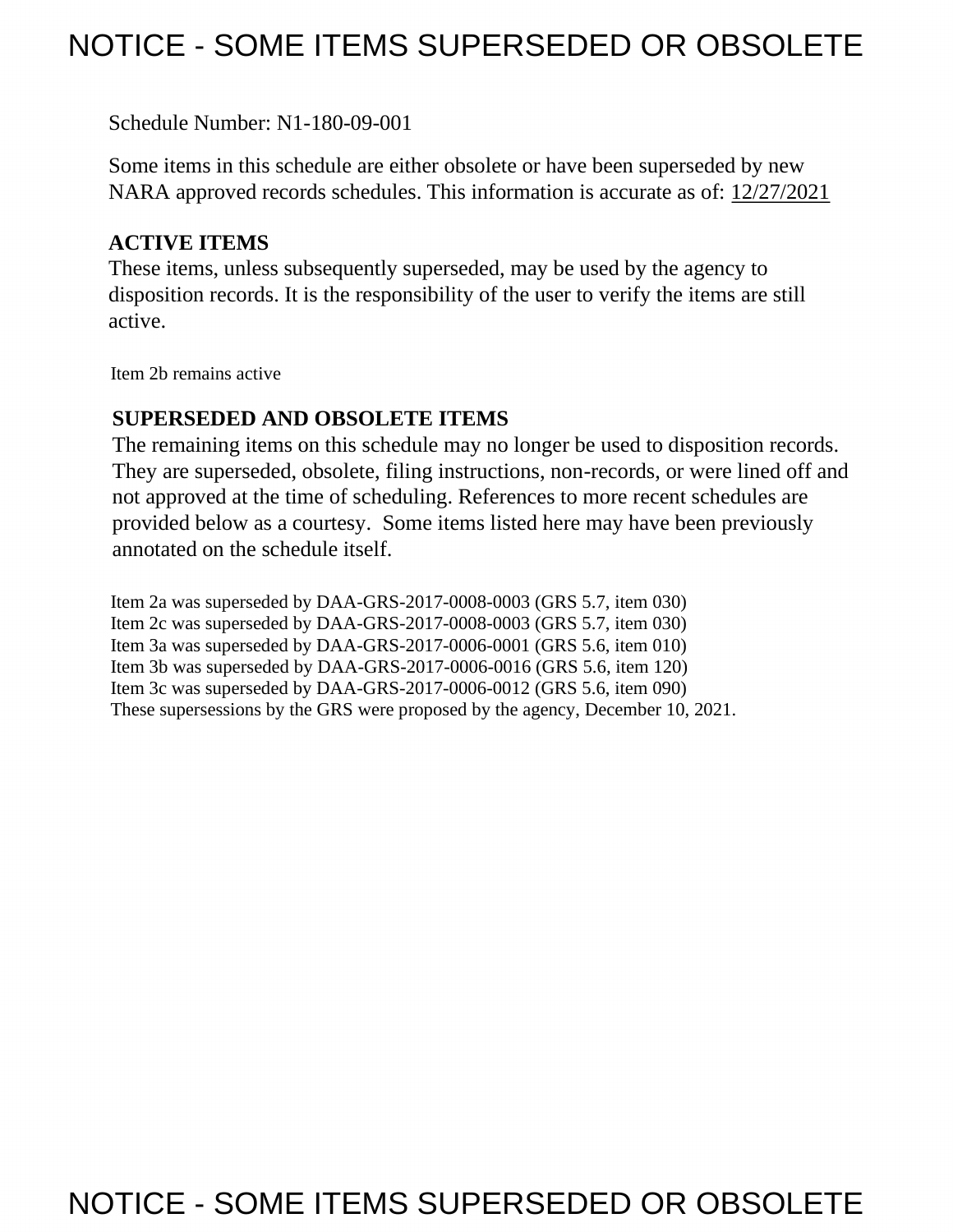| <b>REQUEST FOR RECORDS DISPOSITION AUTHORITY</b>                                                                                                                                                                                                                                                                                                                                                                                                                                                                            |                                                                   | <b>JOB NUMBER</b><br>NI                        |                                                                                                                                                                            |                                           |  |
|-----------------------------------------------------------------------------------------------------------------------------------------------------------------------------------------------------------------------------------------------------------------------------------------------------------------------------------------------------------------------------------------------------------------------------------------------------------------------------------------------------------------------------|-------------------------------------------------------------------|------------------------------------------------|----------------------------------------------------------------------------------------------------------------------------------------------------------------------------|-------------------------------------------|--|
| To<br>NATIONAL ARCHIVES & RECORDS ADMINISTRATION                                                                                                                                                                                                                                                                                                                                                                                                                                                                            |                                                                   |                                                | Date received                                                                                                                                                              |                                           |  |
|                                                                                                                                                                                                                                                                                                                                                                                                                                                                                                                             | 8601 ADELPHI ROAD, COLLEGE PARK, MD 20740-6001                    |                                                |                                                                                                                                                                            |                                           |  |
| FROM (Agency or establishment)<br>1<br><b>Commodity Futures Trading Commission</b>                                                                                                                                                                                                                                                                                                                                                                                                                                          |                                                                   |                                                | <b>NOTIFICATION TO AGENCY</b>                                                                                                                                              |                                           |  |
| <b>MAJOR SUBDIVISION</b><br>2                                                                                                                                                                                                                                                                                                                                                                                                                                                                                               |                                                                   |                                                | In accordance with the provisions of 44 U S C 3303a, the<br>disposition request, including amendments, is approved<br>except for items that may be marked "disposition not |                                           |  |
| <b>MINOR SUBDIVISION</b><br>3                                                                                                                                                                                                                                                                                                                                                                                                                                                                                               |                                                                   |                                                | approved" or "withdrawn" in column 10                                                                                                                                      |                                           |  |
| Crystal Zeh                                                                                                                                                                                                                                                                                                                                                                                                                                                                                                                 | 4 NAME OF PERSON WITH WHOM TO CONFER                              | <b>TELEPHONE NUMBER</b><br>5<br>202-418-5035   | <b>DATE</b>                                                                                                                                                                | ARCHIVIST OF THE UNITED STATES            |  |
| <b>AGENCY CERTIFICATION</b><br>6<br>I hereby certify that I am authorized to act for this agency in matters pertaining to the disposition of its<br>records and that the records proposed for disposal on the attached $\frac{3}{2}$ page(s) are not needed now for the<br>business for this agency or will not be needed after the retention periods specified, and that written<br>concurrence from the General Accounting Office, under the provisions of Title 8 of the GAO Manual for<br>Guidance of Federal Agencies, |                                                                   |                                                |                                                                                                                                                                            |                                           |  |
| DATE                                                                                                                                                                                                                                                                                                                                                                                                                                                                                                                        | $\boxtimes$ is not required<br>SIGNATURE OF AGENCY REPRESENTATIVE | is attached, or                                | has been requested<br>TITLE                                                                                                                                                |                                           |  |
| September 9, 2009                                                                                                                                                                                                                                                                                                                                                                                                                                                                                                           |                                                                   |                                                | Records Management Officer                                                                                                                                                 |                                           |  |
| 7 ITEM NO                                                                                                                                                                                                                                                                                                                                                                                                                                                                                                                   |                                                                   | 8 DESCRIPTION OF ITEM AND PROPOSED DISPOSITION | 9 GRS OR<br>SUPERSEDED JOB<br><b>CITATION</b>                                                                                                                              | <b>10 ACTION TAKEN</b><br>(NARA USE ONLY) |  |
|                                                                                                                                                                                                                                                                                                                                                                                                                                                                                                                             | See attached                                                      |                                                |                                                                                                                                                                            |                                           |  |

 $\overline{\phantom{a}}$ 

 $\bar{k}$ 

◄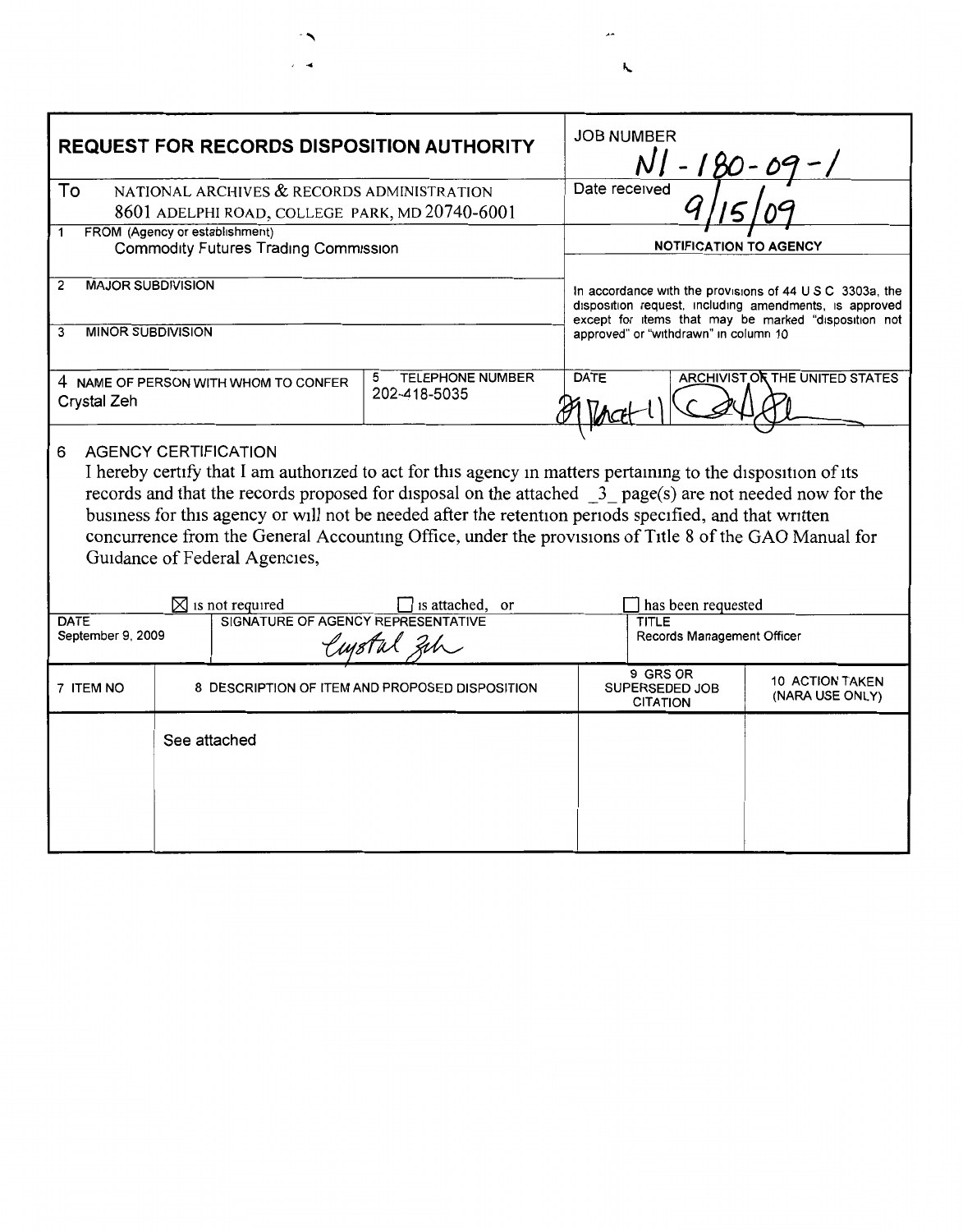| Item<br>No.  | <b>Description of Item and Proposed Disposition</b>                                                                                                                                                                                                                                                                  | <b>GRS</b> or<br>Superseded<br><b>Job Citation</b> | <b>Action</b><br><b>Taken</b><br>(NARA<br>Use Only) |
|--------------|----------------------------------------------------------------------------------------------------------------------------------------------------------------------------------------------------------------------------------------------------------------------------------------------------------------------|----------------------------------------------------|-----------------------------------------------------|
| $\mathbf{1}$ | <b>Calendars, Schedules and Logs of Daily Activities</b>                                                                                                                                                                                                                                                             |                                                    |                                                     |
|              | <b>WITHDRAWN</b><br><b>Records Description</b>                                                                                                                                                                                                                                                                       |                                                    |                                                     |
|              | Records may include but are not limited to calendars, appointment books,<br>schedules, logs, diaries and other records documenting meetings,<br>appointments, telephone calls, trips, visits, and other activities of federal<br>employees while serving in an official capacity-                                    |                                                    |                                                     |
|              | The disposition instructions apply to records regardless of physical form or<br>characteristics Records may be maintained in any format on any medium-                                                                                                                                                               |                                                    |                                                     |
|              | <b>Records Disposition Instructions</b>                                                                                                                                                                                                                                                                              |                                                    |                                                     |
|              | a-Records containing substantive information relating to official<br>activities when not incorporated into official files-                                                                                                                                                                                           |                                                    |                                                     |
|              | (1) Senior officials including the Chairman, Chief of Staff,<br>Commissioners, General Counsel, Executive Director, Chief<br>Economist, International Affairs Director, Division of<br>Enforcement Director, Division of Market Oversight Director, and<br>Division of Clearing and Intermediary Oversight Director- |                                                    |                                                     |
|              | Disposition - PERMANENT Close at the end of the calendar year-<br>Transfer to the National Archives 10 years after closed                                                                                                                                                                                            |                                                    |                                                     |
|              | (2) All other employees                                                                                                                                                                                                                                                                                              |                                                    |                                                     |
|              | Disposition Temporary Close at the end of the calendar year-<br>Destroy/delete 2 years after closed                                                                                                                                                                                                                  | GRS 23,<br>Item 5a                                 |                                                     |
|              | b - Records containing substantive information that has already been<br>incorporated into official files, and information containing no<br>substantive information relating to official activities                                                                                                                   |                                                    |                                                     |
|              | Disposition Temporary Destroy/delete when no longer needed                                                                                                                                                                                                                                                           | GRS 23,<br>Item 5b                                 |                                                     |
|              |                                                                                                                                                                                                                                                                                                                      |                                                    |                                                     |

 $\overline{\phantom{a}}$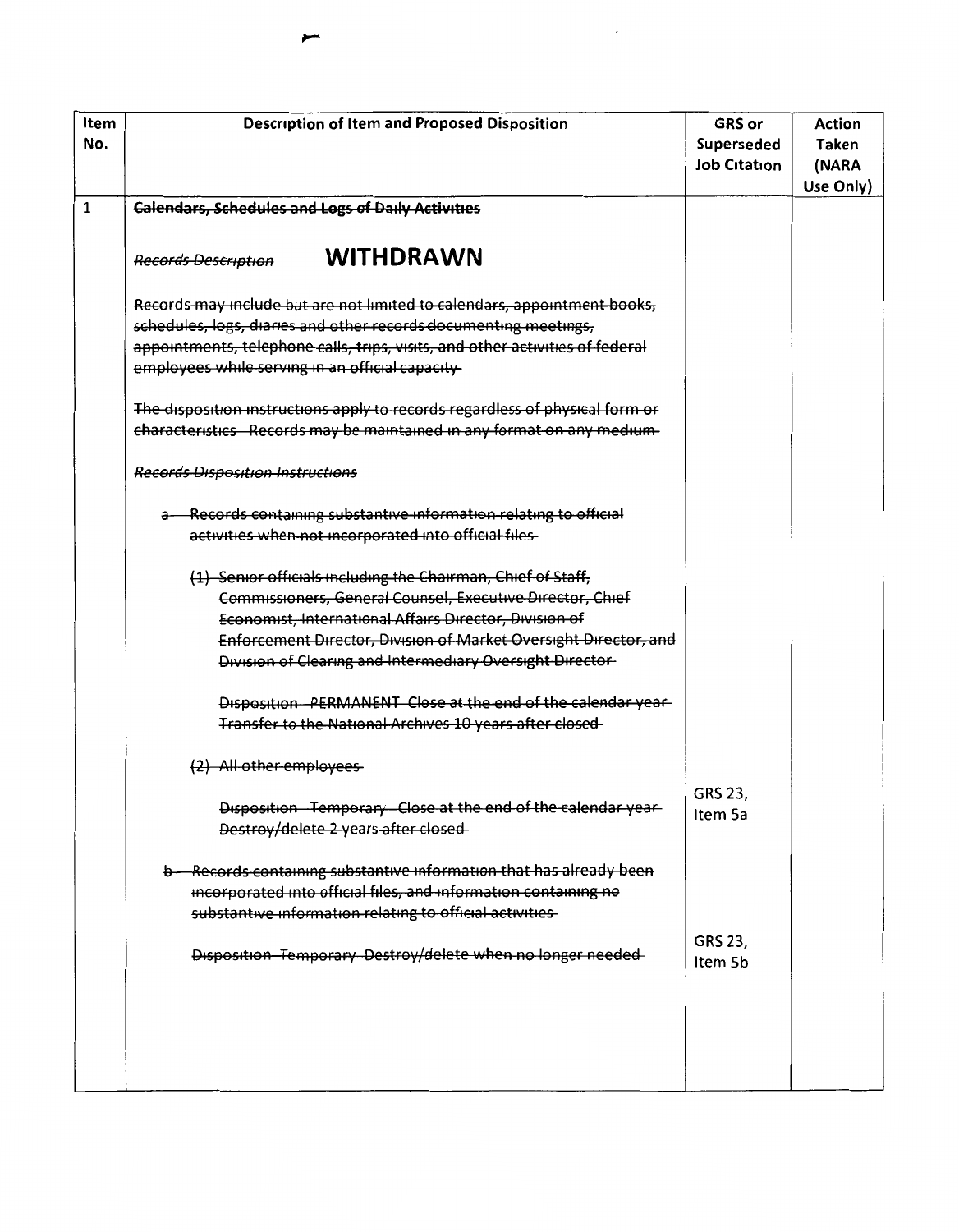| Item<br>No.    | <b>Description of Item and Proposed Disposition</b>                                                                                                                                                                                                                                                                                                                                                     | <b>GRS</b> or<br>Superseded<br><b>Job Citation</b> | Action<br>Taken<br>(NARA<br>Use Only) |
|----------------|---------------------------------------------------------------------------------------------------------------------------------------------------------------------------------------------------------------------------------------------------------------------------------------------------------------------------------------------------------------------------------------------------------|----------------------------------------------------|---------------------------------------|
| $\overline{2}$ | <b>Administrative Policies and Procedures</b>                                                                                                                                                                                                                                                                                                                                                           |                                                    |                                       |
|                | <b>Records Description</b>                                                                                                                                                                                                                                                                                                                                                                              |                                                    |                                       |
|                | Records include Commission-wide, Division-specific, or Office-specific<br>administrative operating policies and procedures, which may clarify,<br>supplement, and/or interpret Federal laws and regulations This item does<br>not include policies and procedures related to the agency mission Policies<br>and procedures may be distributed as instructions, advisories, memos,<br>notices, or orders |                                                    |                                       |
|                | Records may include but are not limited to drafts, comments, final versions,<br>and related correspondence                                                                                                                                                                                                                                                                                              |                                                    |                                       |
|                | The Division or Office responsible for promulgating a policy or procedure is<br>responsible for the record copy file for that particular policy or procedure                                                                                                                                                                                                                                            |                                                    |                                       |
|                | The disposition instructions apply to records regardless of physical form or<br>characteristics Records may be maintained in any format on any medium                                                                                                                                                                                                                                                   |                                                    |                                       |
|                | Records Disposition Instructions                                                                                                                                                                                                                                                                                                                                                                        |                                                    |                                       |
|                | Human resources-related policies and procedures<br>a                                                                                                                                                                                                                                                                                                                                                    |                                                    |                                       |
|                | Disposition Temporary Close file when policy or procedure is<br>superseded or cancelled Destroy/delete 6 years after closed                                                                                                                                                                                                                                                                             | N1-180-00-<br>1, Item 104a                         |                                       |
|                | b<br>All other policies and procedures                                                                                                                                                                                                                                                                                                                                                                  |                                                    |                                       |
|                | Disposition Temporary Close file when policy or procedure is<br>superseded or cancelled Destroy/delete 2 years after closed                                                                                                                                                                                                                                                                             | N1-180-00-<br>1, Item 104b                         |                                       |
|                | Policies and procedures not finalized<br>c                                                                                                                                                                                                                                                                                                                                                              |                                                    |                                       |
|                | Disposition Temporary Destroy/delete 3 years after development<br>abandoned                                                                                                                                                                                                                                                                                                                             |                                                    |                                       |
|                |                                                                                                                                                                                                                                                                                                                                                                                                         |                                                    |                                       |
|                |                                                                                                                                                                                                                                                                                                                                                                                                         |                                                    |                                       |

 $\bar{V}$